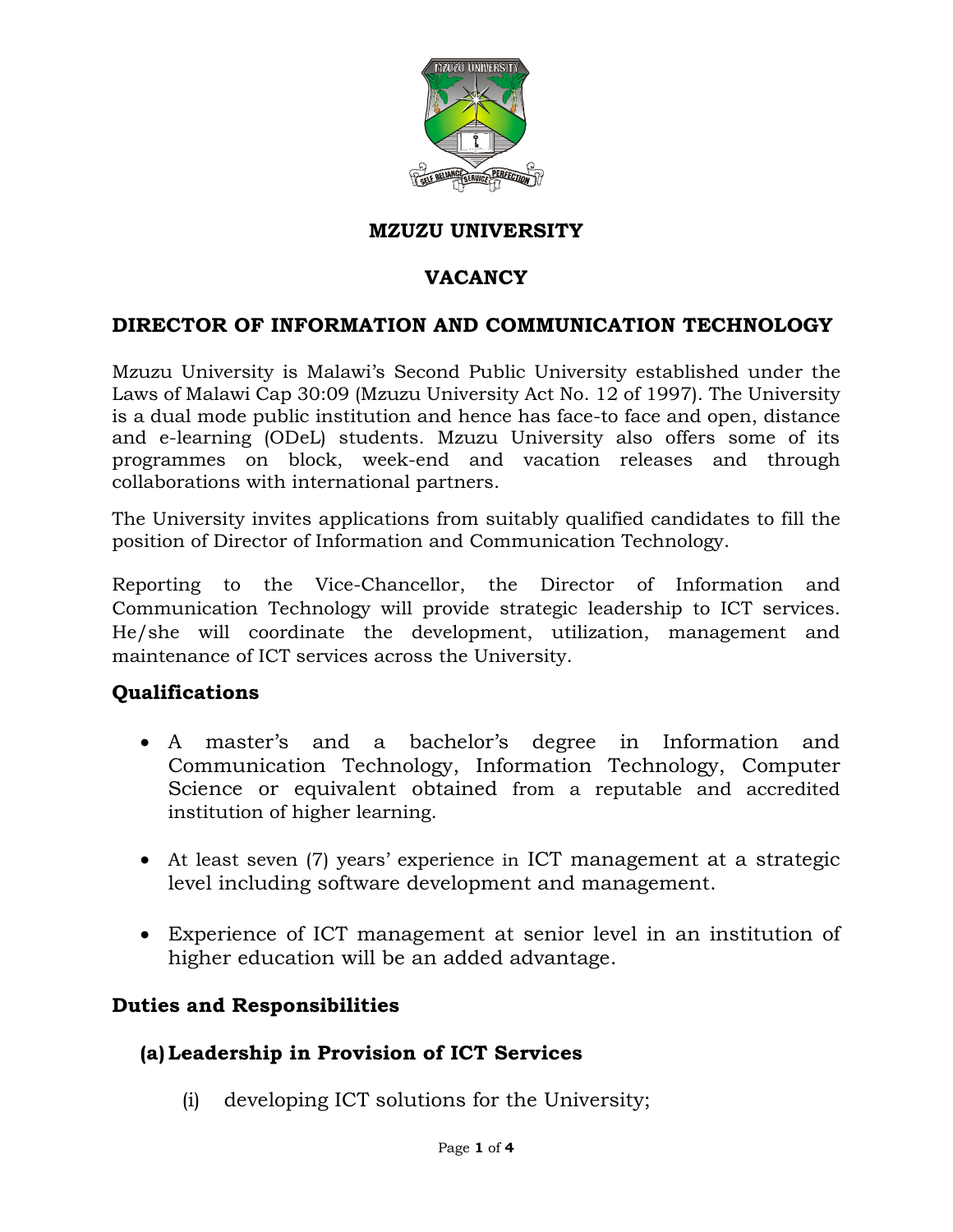- (ii) overseeing maintenance and delivery of ICT services and its infrastructure to cater for staff and student needs across the University;
- (iii) ensuring that critical ICT services are delivered efficiently and effectively and that they are resilient, robust, and reliable in line with the University's Service Charter;
- (iv) developing, implementing, reviewing, monitoring, and evaluating an ICT Strategic Plan for the University with the assistance of the ICT Committee;
- (v) creating a set of key performance indicators to benchmark Mzuzu University's ICT services; and
- (vi) producing an annual plan for ICT management, comprising an agreed set of priorities and a corresponding budget, with responsibilities for managing the approved budget.

## **(b) Entrepreneurship**

- (vii) Overseeing the portfolio of ICT projects, including the coordination of applications to external funding bodies;
- (viii)managing risk and ensuring business continuity for enterprise-wide and shared ICT services; and
- (ix) managing the Mzuzu University website, ensuring that it is up to date and ascertains accurate information relating to teaching, research, and outreach.

#### **(c) Networks**

- (x) Establishing and sustaining good working relationships with central ICT providers, the University community, donors and all components of the ICT decision-making structure; and
- (xi) representing the University on ICT research and related issues as required.

## **(d)Team Leadership**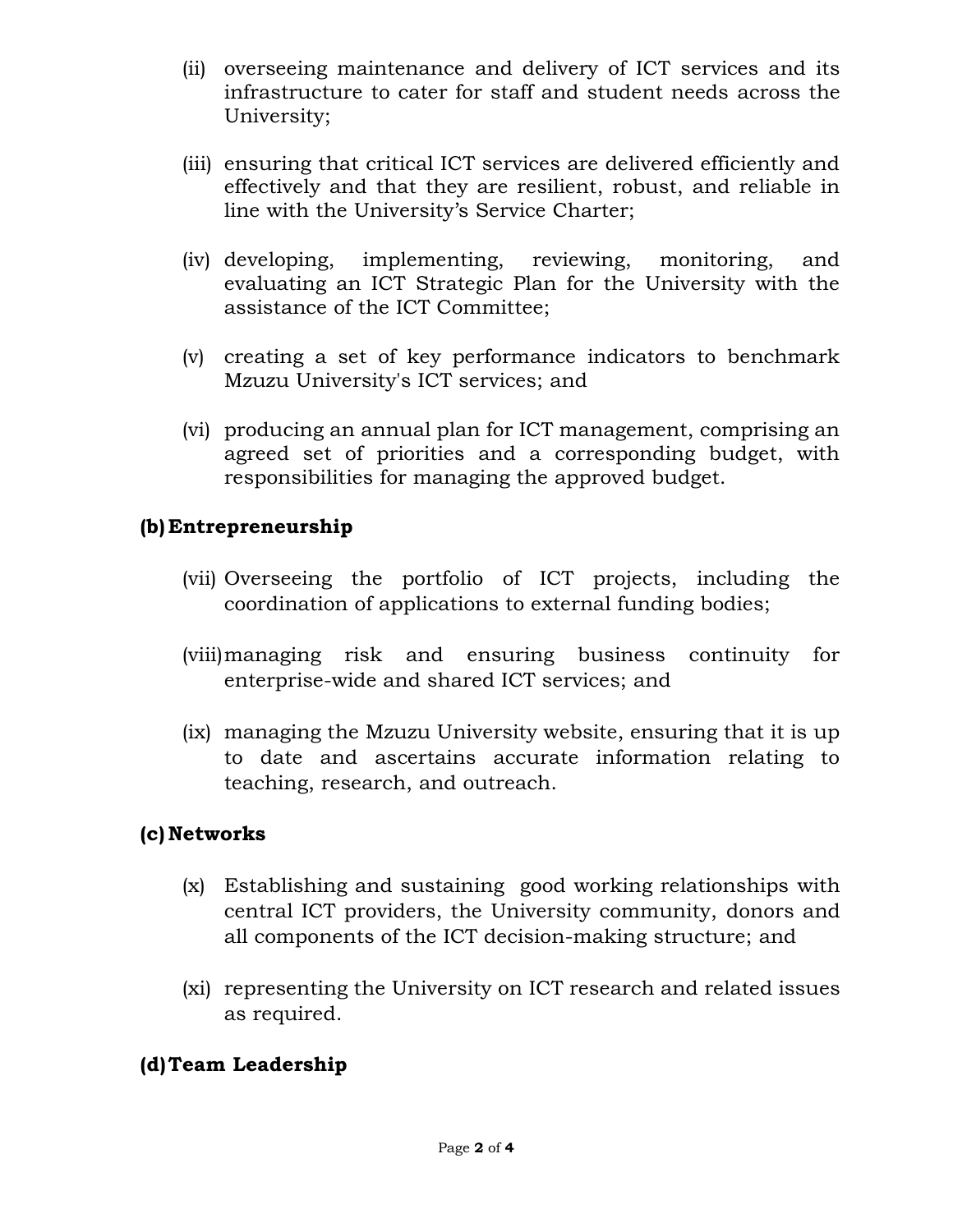- (xii) Supervising ICT staff;
- (xiii)creating a conducive culture in the Department through implementation of performance management system;
- (xiv)ensuring fulfilment of customer service charter performance levels;
- (xv) serving as Secretary to the Senate's ICT Committee; and
- (xvi)undertaking other reasonable duties as required by Management.

# **Desired Attributes and Competencies**

- (i) Excellent ICT management skills and experience;
- (ii) ability to manage projects involving ICT infrastructure;
- (iii) demonstrable culture of quality service provision and supervision within ICT management;
- (iv) ability to conceptualize, plan, and implement strategic objectives within the context of broad University strategic objectives and plans;
- (v) experience in budget management;
- (vi) high level consultation, negotiation and communication skills;
- (vii) excellent interpersonal skills with demonstrated capacity to work cooperatively and in partnership with diverse groups, and to sensitively balance the requirements of each of these groups;
- (viii) understanding of national developments influencing ICT management in institutions of higher education;
- (ix) ability to fully appreciate the academic principles underlying the university's ICT management and projects; and
- (x) ability to mobilize resources.